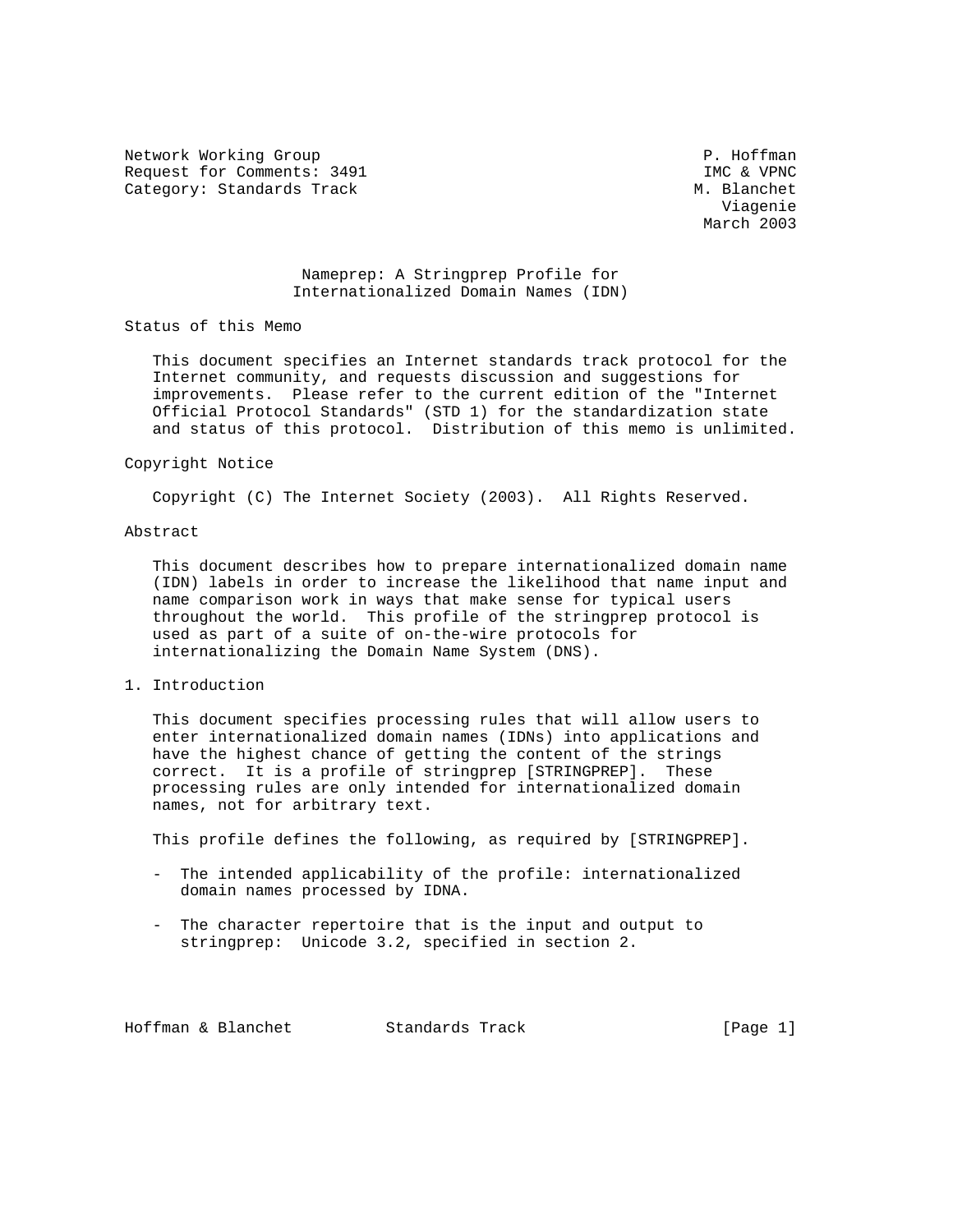- The mappings used: specified in section 3.
- The Unicode normalization used: specified in section 4.
- The characters that are prohibited as output: specified in section 5.
- Bidirectional character handling: specified in section 6.
- 1.1 Interaction of protocol parts

 Nameprep is used by the IDNA [IDNA] protocol for preparing domain names; it is not designed for any other purpose. It is explicitly not designed for processing arbitrary free text and SHOULD NOT be used for that purpose. Nameprep is a profile of Stringprep [STRINGPREP]. Implementations of Nameprep MUST fully implement Stringprep.

 Nameprep is used to process domain name labels, not domain names. IDNA calls nameprep for each label in a domain name, not for the whole domain name.

1.2 Terminology

 The key words "MUST", "MUST NOT", "SHOULD", "SHOULD NOT", and "MAY" in this document are to be interpreted as described in BCP 14, RFC 2119 [RFC2119].

2. Character Repertoire

This profile uses Unicode 3.2, as defined in [STRINGPREP] Appendix A.

3. Mapping

 This profile specifies mapping using the following tables from [STRINGPREP]:

 Table B.1 Table B.2

4. Normalization

 This profile specifies using Unicode normalization form KC, as described in [STRINGPREP].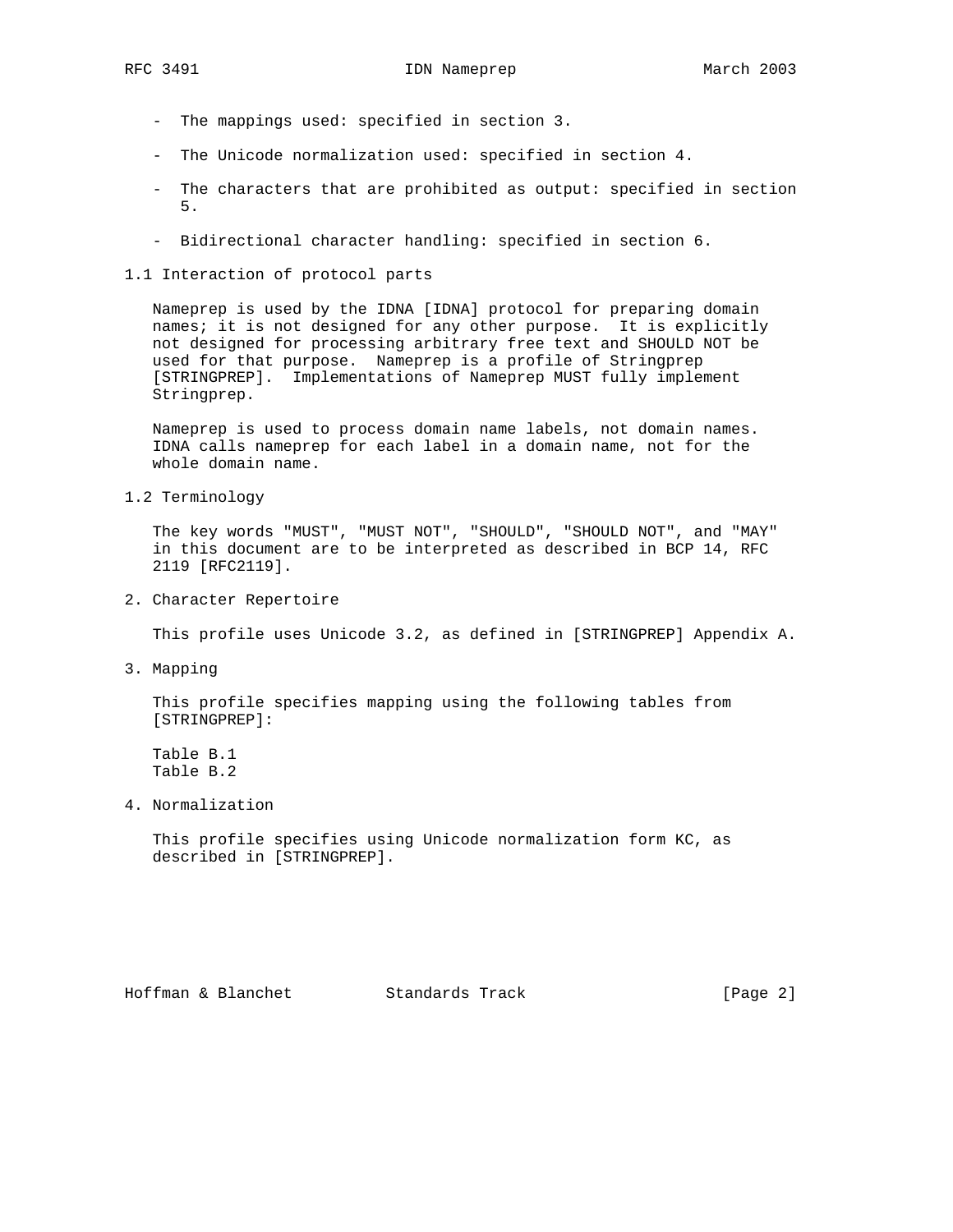5. Prohibited Output

 This profile specifies prohibiting using the following tables from [STRINGPREP]:

 Table C.1.2 Table C.2.2 Table C.3 Table C.4 Table C.5 Table C.6 Table C.7 Table C.8 Table C.9

 IMPORTANT NOTE: This profile MUST be used with the IDNA protocol. The IDNA protocol has additional prohibitions that are checked outside of this profile.

6. Bidirectional characters

 This profile specifies checking bidirectional strings as described in [STRINGPREP] section 6.

7. Unassigned Code Points in Internationalized Domain Names

 If the processing in [IDNA] specifies that a list of unassigned code points be used, the system uses table A.1 from [STRINGPREP] as its list of unassigned code points.

- 8. References
- 8.1 Normative References
	- [RFC2119] Bradner, S., "Key words for use in RFCs to Indicate Requirement Levels", BCP 14, RFC 2119, March 1997.
	- [STRINGPREP] Hoffman, P. and M. Blanchet, "Preparation of Internationalized Strings ("stringprep")", RFC 3454, December 2002.
	- [IDNA] Faltstrom, P., Hoffman, P. and A. Costello, "Internationalizing Domain Names in Applications (IDNA)", RFC 3490, March 2003.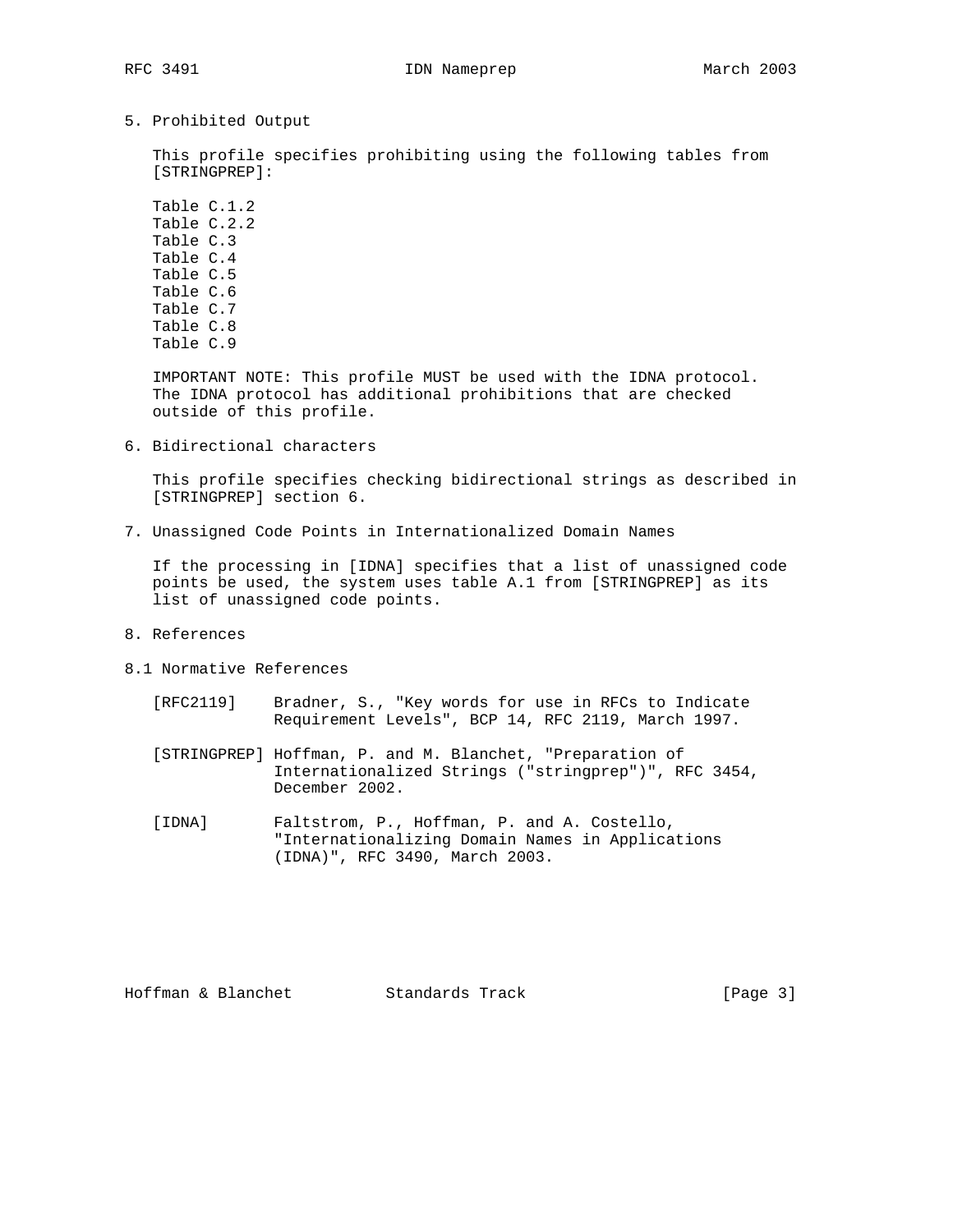# 8.2 Informative references

- [STD13] Mockapetris, P., "Domain names concepts and facilities", STD 13, RFC 1034, and "Domain names implementation and specification", STD 13, RFC 1035, November 1987.
- 9. Security Considerations

 The Unicode and ISO/IEC 10646 repertoires have many characters that look similar. In many cases, users of security protocols might do visual matching, such as when comparing the names of trusted third parties. Because it is impossible to map similar-looking characters without a great deal of context such as knowing the fonts used, stringprep does nothing to map similar-looking characters together nor to prohibit some characters because they look like others.

 Security on the Internet partly relies on the DNS. Thus, any change to the characteristics of the DNS can change the security of much of the Internet.

 Domain names are used by users to connect to Internet servers. The security of the Internet would be compromised if a user entering a single internationalized name could be connected to different servers based on different interpretations of the internationalized domain name.

 Current applications might assume that the characters allowed in domain names will always be the same as they are in [STD13]. This document vastly increases the number of characters available in domain names. Every program that uses "special" characters in conjunction with domain names may be vulnerable to attack based on the new characters allowed by this specification.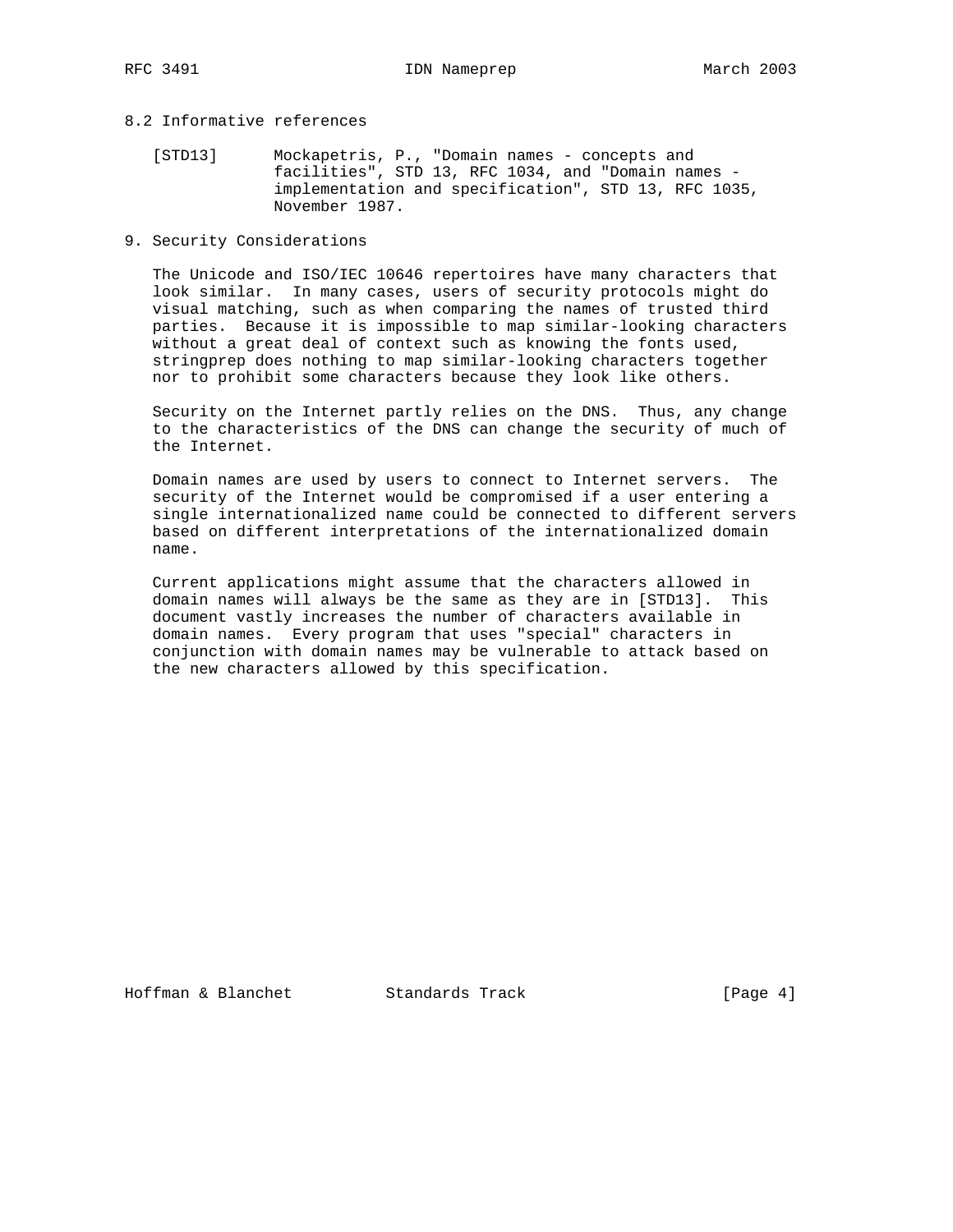10. IANA Considerations

 This is a profile of stringprep. It has been registered by the IANA in the stringprep profile registry (www.iana.org/assignments/stringprep-profiles).

 Name of this profile: Nameprep

 RFC in which the profile is defined: This document.

 Indicator whether or not this is the newest version of the profile: This is the first version of Nameprep.

11. Acknowledgements

 Many people from the IETF IDN Working Group and the Unicode Technical Committee contributed ideas that went into this document.

 The IDN Nameprep design team made many useful changes to the document. That team and its advisors include:

 Asmus Freytag Cathy Wissink Francois Yergeau James Seng Marc Blanchet Mark Davis Martin Duerst Patrik Faltstrom Paul Hoffman

Additional significant improvements were proposed by:

 Jonathan Rosenne Kent Karlsson Scott Hollenbeck Dave Crocker Erik Nordmark Matitiahu Allouche

Hoffman & Blanchet Standards Track [Page 5]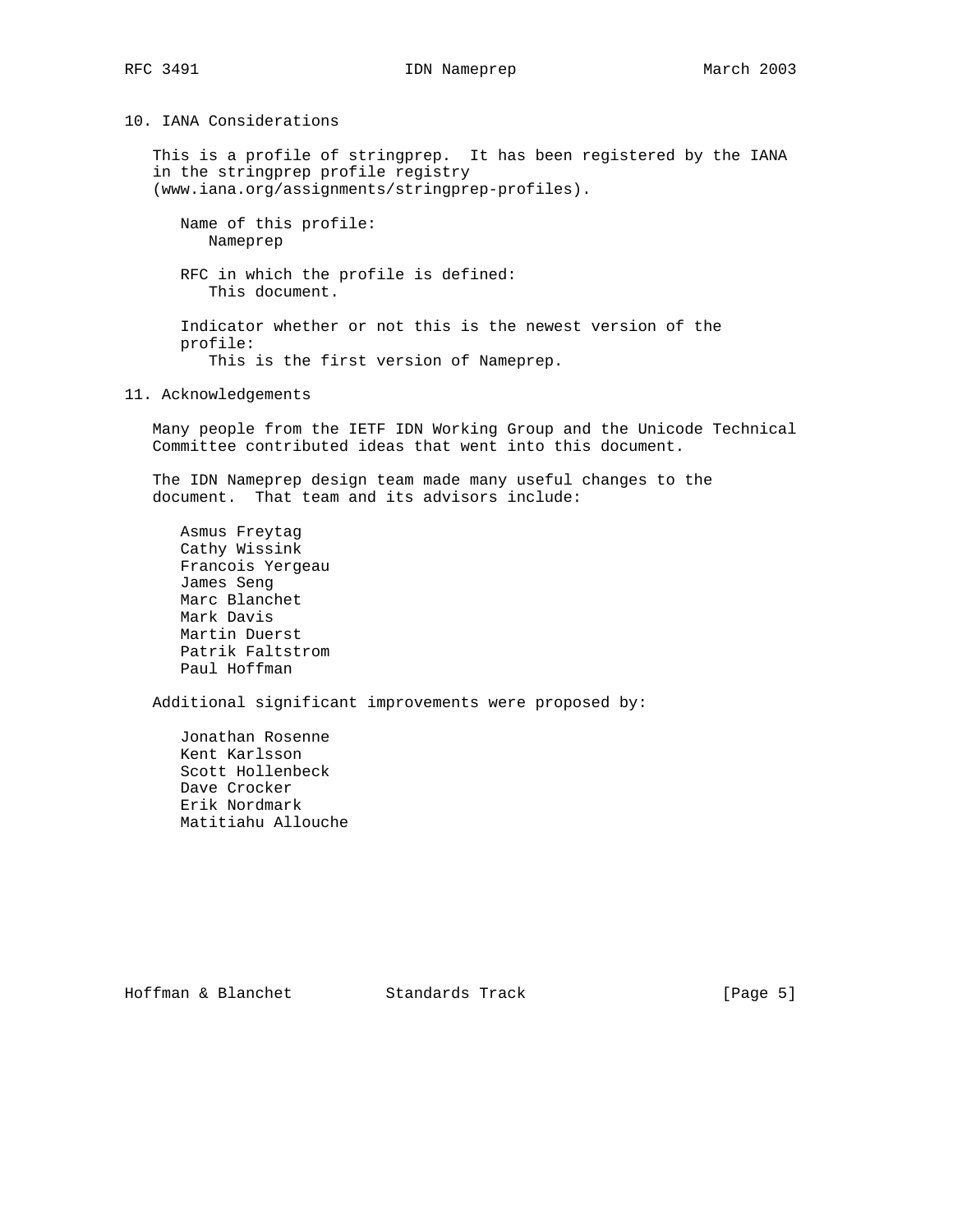12. Authors' Addresses

 Paul Hoffman Internet Mail Consortium and VPN Consortium 127 Segre Place Santa Cruz, CA 95060 USA

EMail: paul.hoffman@imc.org and paul.hoffman@vpnc.org

 Marc Blanchet Viagenie inc. 2875 boul. Laurier, bur. 300 Ste-Foy, Quebec, Canada, G1V 2M2

EMail: Marc.Blanchet@viagenie.qc.ca